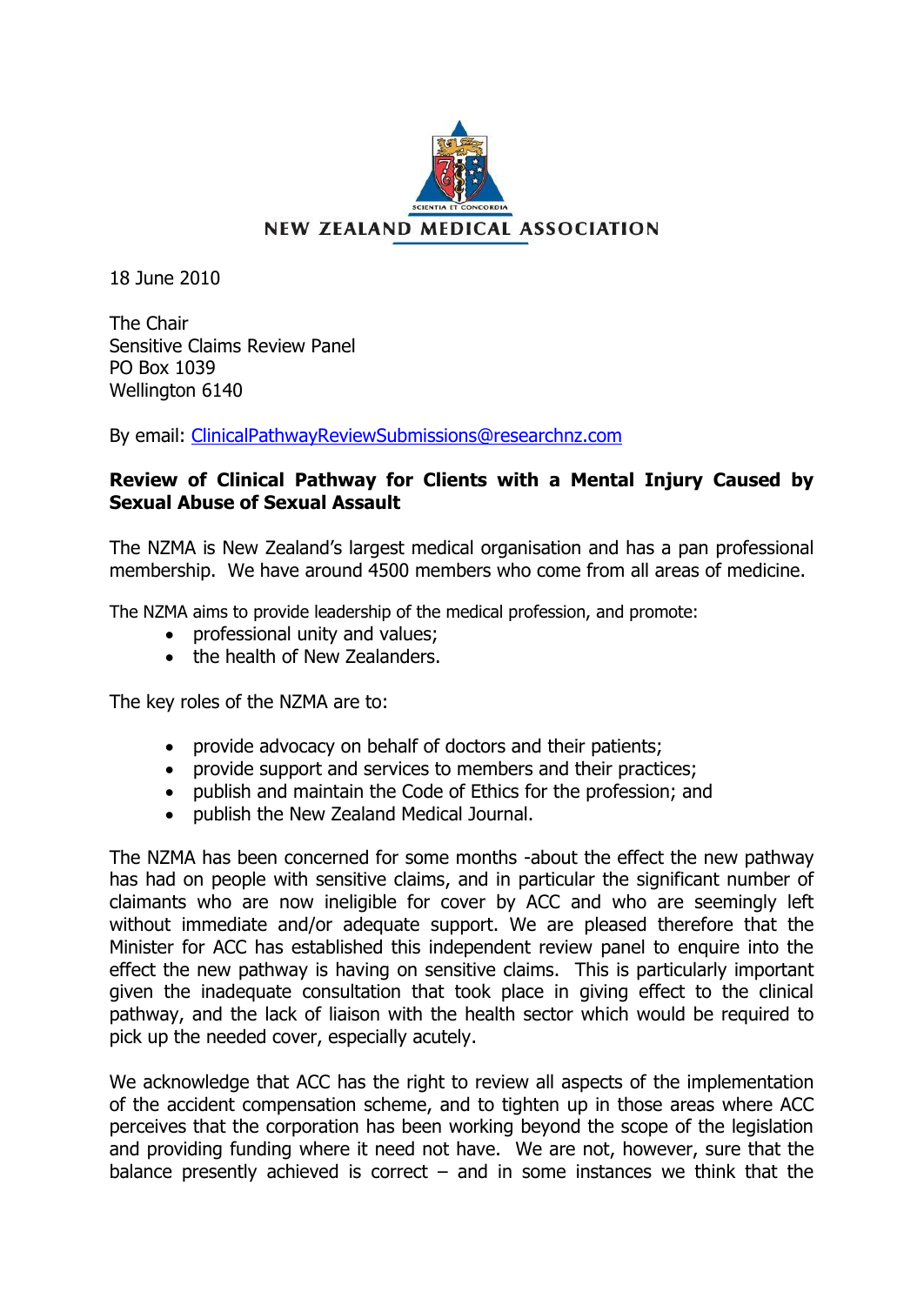proposed pathway further endangers the safety of people with sensitive claims seeking access to ACC. This submission sets out our concerns in regard to the pathway.

#### **Whole of Government Approach Needed**

Before addressing the problems caused by the new pathway however we think it is important to briefly raise the issue of the number of sensitive claims now being declined. Regardless of where the bar is set it is critical that those claimants who do not meet the bar still have their needs cared for by the health system. In particular there needs to be a whole of government approach to those people with sensitive claims with one government department taking the lead role in providing access to services for people with sensitive claims. This is currently not the case.

#### **New Claims – The Waiting Period**

Under the new pathway funding is provided for the first couple of sessions for new claims in order to document the claim so that a determination can be made as to whether the claim is covered by ACC. No further funding is then provided until the claim is accepted. While this is entirely understandable in terms of funding and eligibility, it causes serious problems for people with sensitive claims as the documenting of the issue often re-traumatises the person and she/he needs support during the period she/he is awaiting the outcome of the claim. Leaving a person without that support can be extremely unsafe and we understand that some providers are refusing to accept new claims because of the ethical issues this funding change causes. While we appreciate that ACC are aiming to reduce the waiting time until a claim is accepted or denied, any sort of gap is dangerous for the person. If the review panel finds that it is outside ACC's responsibility to provide support during this period then it must be provided elsewhere in the health system  $-$  i.e. under a whole of government approach. We ask the committee to make such a recommendation.

Secondly, we would like to comment briefly about the waiting period. We understand from ACC that the average waiting period is now 47 days. While we accept that this figure must be correct, we wonder if there is something in the data that has skewed this statistic as anecdotally we have been told that the average waiting time is much longer than that. In any event, 47 days is still too long for a traumatised sensitive claim victim to be left without support.

## **Causation**

We understand that under the new pathway a claimant whose injury has multiple causes is unlikely to be accepted. In particular ACC now requires the provider to quantify how much the abuse contributed to the injury, and how much has been caused by other factors. While we accept that there needs to be a causal link between the abuse and the injury, we believe that the pathway should allow for multiple causalities. In cases of historic abuse for example that abuse may have lead to other coping mechanisms which in turn have caused further injury, (e.g. drug and alcohol abuse, self mutilation). The fact that the injury has multiple causes should not mean – as appears to be the case currently – that a claim is declined. Further, it